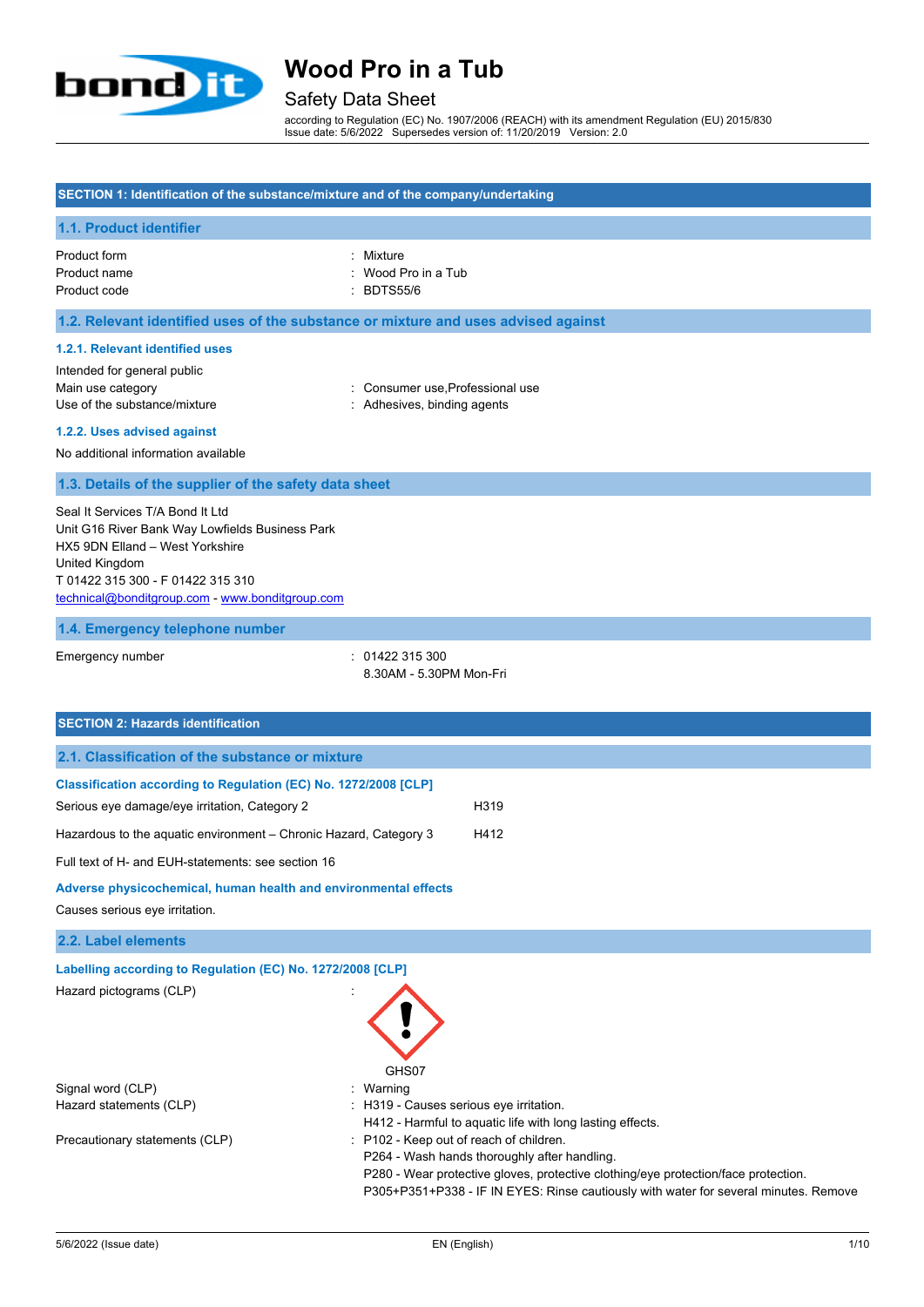### Safety Data Sheet

according to Regulation (EC) No. 1907/2006 (REACH) with its amendment Regulation (EU) 2015/830

contact lenses, if present and easy to do. Continue rinsing.

P337+P313 - If eye irritation persists: Get medical advice/attention.

### **2.3. Other hazards**

Contains no PBT/vPvB substances ≥ 0.1% assessed in accordance with REACH Annex XIII

#### **SECTION 3: Composition/information on ingredients**

#### **3.1. Substances**

#### Not applicable

#### **3.2. Mixtures**

| <b>Name</b>                    | <b>Product identifier</b>                                             | $\frac{9}{6}$      | <b>Classification according to</b><br><b>Regulation (EC) No. 1272/2008</b><br>[CLP] |
|--------------------------------|-----------------------------------------------------------------------|--------------------|-------------------------------------------------------------------------------------|
| calcium carbonate              | CAS-No: 471-34-1<br>EC-No.: 207-439-9                                 | $\geq 50 - 570$    | Aquatic Chronic 3, H412                                                             |
| Trimethoxyvinylsilane          | CAS-No.: 2768-02-7<br>EC-No.: 220-449-8<br>EC Index-No.: 014-049-00-0 | $\geq 1 - \leq 10$ | Flam. Lig. 2, H225<br>Acute Tox. 4 (Inhalation), H332<br>STOT RE 2. H373            |
| 3-(trimethoxysilyl)propylamine | CAS-No.: 13822-56-5<br>EC-No.: 237-511-5                              | $\geq 1 - \leq 10$ | <b>Skin Irrit. 2, H315</b><br>Eye Dam. 1, H318                                      |

Full text of H- and EUH-statements: see section 16

| <b>SECTION 4: First aid measures</b>                                                                                                               |                                                                                                                                                                                                                                                                                              |  |
|----------------------------------------------------------------------------------------------------------------------------------------------------|----------------------------------------------------------------------------------------------------------------------------------------------------------------------------------------------------------------------------------------------------------------------------------------------|--|
| 4.1. Description of first aid measures                                                                                                             |                                                                                                                                                                                                                                                                                              |  |
| First-aid measures after inhalation<br>First-aid measures after skin contact<br>First-aid measures after eye contact                               | : Remove person to fresh air and keep comfortable for breathing.<br>: Wash skin with plenty of water.<br>: Rinse cautiously with water for several minutes. Remove contact lenses, if present and easy<br>to do. Continue rinsing. If eye irritation persists: Get medical advice/attention. |  |
| First-aid measures after ingestion                                                                                                                 | : Call a poison center or a doctor if you feel unwell.                                                                                                                                                                                                                                       |  |
| 4.2. Most important symptoms and effects, both acute and delayed                                                                                   |                                                                                                                                                                                                                                                                                              |  |
| Symptoms/effects after inhalation<br>Symptoms/effects after skin contact<br>Symptoms/effects after eye contact<br>Symptoms/effects after ingestion | : May cause respiratory irritation.<br>: May cause slight irritation to the skin.<br>: Causes serious eye irritation.<br>: May cause irritation to the digestive tract.                                                                                                                      |  |

**4.3. Indication of any immediate medical attention and special treatment needed**

Treat symptomatically.

| <b>SECTION 5: Firefighting measures</b>                    |                                                                                                                                             |  |  |
|------------------------------------------------------------|---------------------------------------------------------------------------------------------------------------------------------------------|--|--|
| 5.1. Extinguishing media                                   |                                                                                                                                             |  |  |
| Suitable extinguishing media                               | : Water spray. Dry powder. Foam. Carbon dioxide.                                                                                            |  |  |
| 5.2. Special hazards arising from the substance or mixture |                                                                                                                                             |  |  |
| Hazardous decomposition products in case of fire           | : Toxic fumes may be released.                                                                                                              |  |  |
| 5.3. Advice for firefighters                               |                                                                                                                                             |  |  |
| Protection during firefighting                             | : Do not attempt to take action without suitable protective equipment. Self-contained<br>breathing apparatus. Complete protective clothing. |  |  |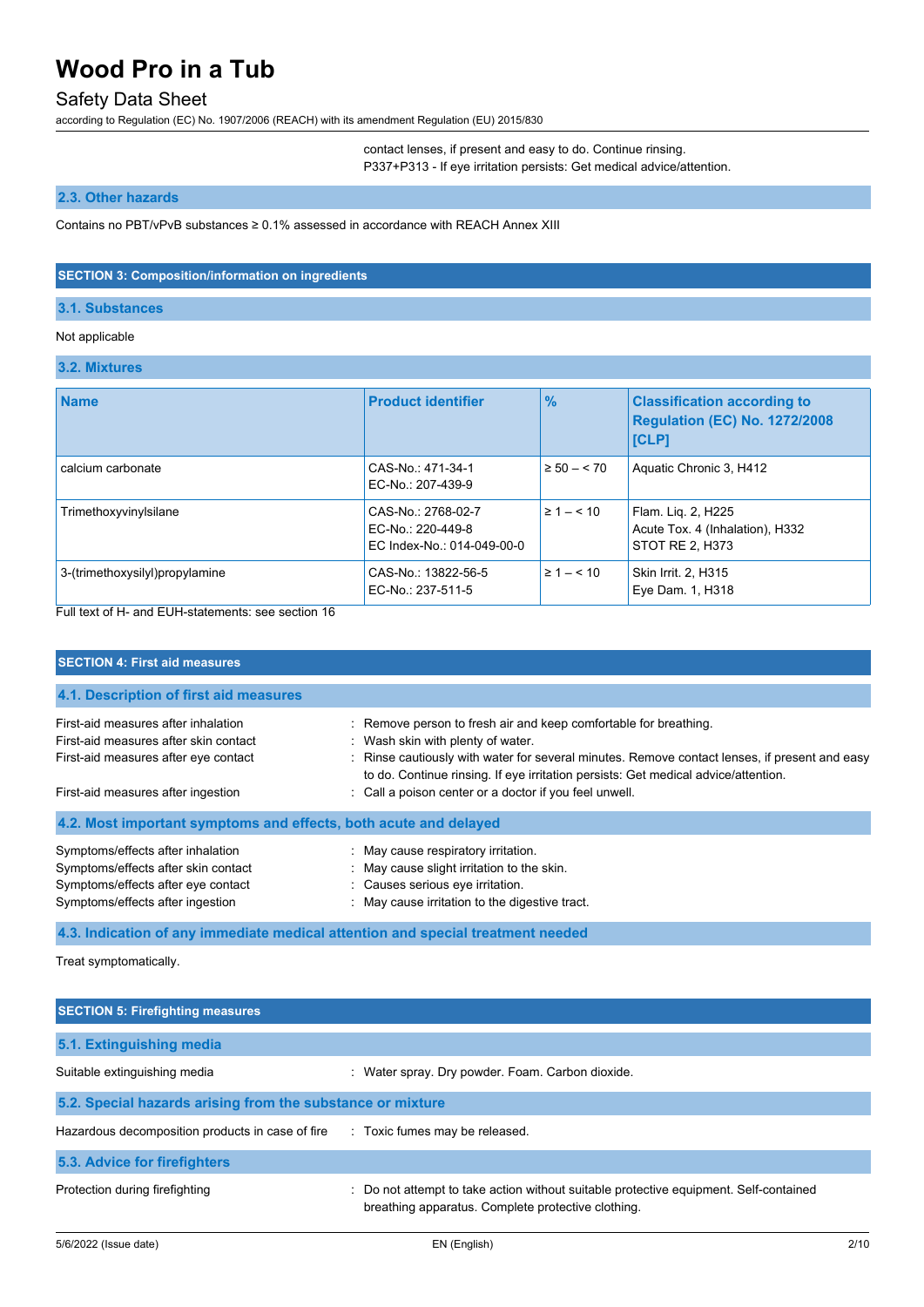### Safety Data Sheet

according to Regulation (EC) No. 1907/2006 (REACH) with its amendment Regulation (EU) 2015/830

| <b>SECTION 6: Accidental release measures</b>                            |                                                                                                                                                              |
|--------------------------------------------------------------------------|--------------------------------------------------------------------------------------------------------------------------------------------------------------|
| 6.1. Personal precautions, protective equipment and emergency procedures |                                                                                                                                                              |
| 6.1.1. For non-emergency personnel                                       |                                                                                                                                                              |
| <b>Emergency procedures</b>                                              | : Ventilate spillage area. Avoid contact with skin and eyes.                                                                                                 |
| 6.1.2. For emergency responders                                          |                                                                                                                                                              |
| Protective equipment                                                     | Do not attempt to take action without suitable protective equipment. For further information<br>refer to section 8: "Exposure controls/personal protection". |
| <b>6.2. Environmental precautions</b>                                    |                                                                                                                                                              |
| Avoid release to the environment.                                        |                                                                                                                                                              |
| 6.3. Methods and material for containment and cleaning up                |                                                                                                                                                              |
| Methods for cleaning up                                                  | : Take up liquid spill into absorbent material. Take up mechanically (sweeping, shovelling)<br>and collect in suitable container for disposal.               |
| Other information                                                        | Dispose of materials or solid residues at an authorized site.                                                                                                |
| 6.4. Reference to other sections                                         |                                                                                                                                                              |
| For further information refer to section 13.                             |                                                                                                                                                              |
| <b>SECTION 7: Handling and storage</b>                                   |                                                                                                                                                              |
| 71 Procautions for safe handling                                         |                                                                                                                                                              |

| 7.1. FIGURDIS TOI SAIG HAHUIHIY |                                                                                                                         |
|---------------------------------|-------------------------------------------------------------------------------------------------------------------------|
| Precautions for safe handling   | . Ensure good ventilation of the work station. Avoid contact with skin and eyes. Wear<br>personal protective equipment. |
| Hygiene measures                | : Do not eat, drink or smoke when using this product. Always wash hands after handling the<br>product.                  |
|                                 |                                                                                                                         |

**7.2. Conditions for safe storage, including any incompatibilities**

Storage conditions **Storage conditions** : Store in a well-ventilated place. Keep cool.

**7.3. Specific end use(s)**

Building and construction work.

| <b>SECTION 8: Exposure controls/personal protection</b>          |
|------------------------------------------------------------------|
| 8.1. Control parameters                                          |
| 8.1.1 National occupational exposure and biological limit values |

No additional information available

#### **8.1.2. Recommended monitoring procedures**

No additional information available

#### **8.1.3. Air contaminants formed**

No additional information available

#### **8.1.4. DNEL and PNEC**

No additional information available

#### **8.1.5. Control banding**

No additional information available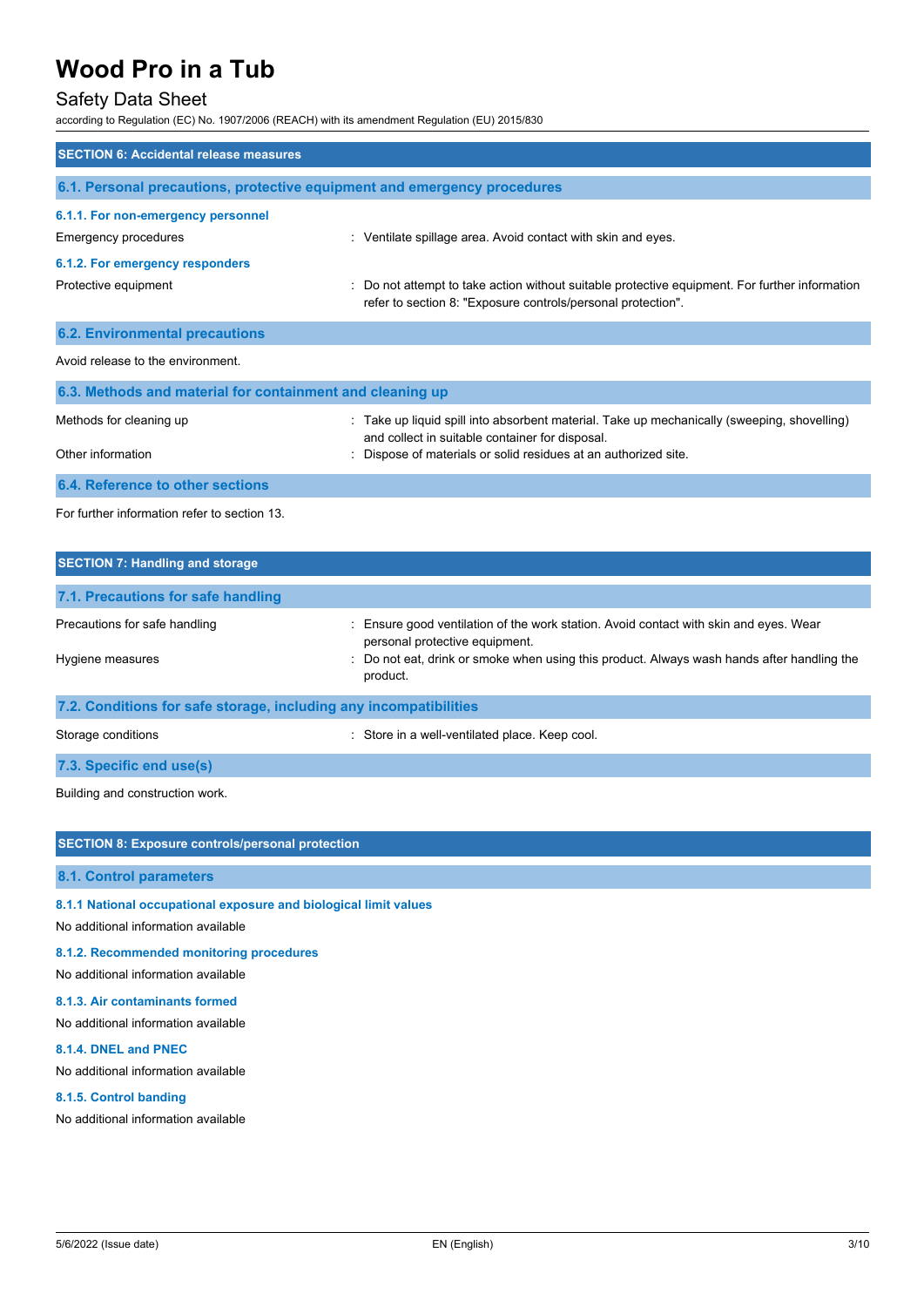### Safety Data Sheet

according to Regulation (EC) No. 1907/2006 (REACH) with its amendment Regulation (EU) 2015/830

#### **8.2. Exposure controls**

#### **8.2.1. Appropriate engineering controls**

#### **Appropriate engineering controls:**

Ensure good ventilation of the work station.

#### **8.2.2. Personal protection equipment**

#### **Personal protective equipment symbol(s):**



#### **8.2.2.1. Eye and face protection**

**Eye protection:** Safety glasses

#### **8.2.2.2. Skin protection**

**Skin and body protection:** Wear suitable protective clothing

**Hand protection:** Protective gloves

#### **8.2.2.3. Respiratory protection**

#### **Respiratory protection:**

In case of insufficient ventilation, wear suitable respiratory equipment

#### **8.2.2.4. Thermal hazards**

No additional information available

#### **8.2.3. Environmental exposure controls**

#### **Environmental exposure controls:**

Avoid release to the environment.

#### **SECTION 9: Physical and chemical properties**

#### **9.1. Information on basic physical and chemical properties**

| Colour<br>light brown.<br>Odour<br>Odour threshold<br>рH<br>Relative evaporation rate (butylacetate=1)<br>Melting point<br>Freezing point<br>Boiling point<br>Flash point<br>Auto-ignition temperature<br>Decomposition temperature<br>Flammability (solid, gas)<br>Vapour pressure<br>Relative vapour density at 20 °C<br>Relative density<br>Density<br>Solubility | characteristic<br>No data available<br>No data available<br>No data available<br>Not applicable<br>No data available<br>No data available<br>No data available<br>No data available<br>No data available<br>Not applicable<br>No data available<br>No data available<br>No data available<br>$\approx$ 1.48<br>No data available |
|----------------------------------------------------------------------------------------------------------------------------------------------------------------------------------------------------------------------------------------------------------------------------------------------------------------------------------------------------------------------|----------------------------------------------------------------------------------------------------------------------------------------------------------------------------------------------------------------------------------------------------------------------------------------------------------------------------------|
| Partition coefficient n-octanol/water (Log Pow)                                                                                                                                                                                                                                                                                                                      | No data available                                                                                                                                                                                                                                                                                                                |
| Viscosity, kinematic                                                                                                                                                                                                                                                                                                                                                 | No data available                                                                                                                                                                                                                                                                                                                |
| Viscosity, dynamic                                                                                                                                                                                                                                                                                                                                                   | No data available                                                                                                                                                                                                                                                                                                                |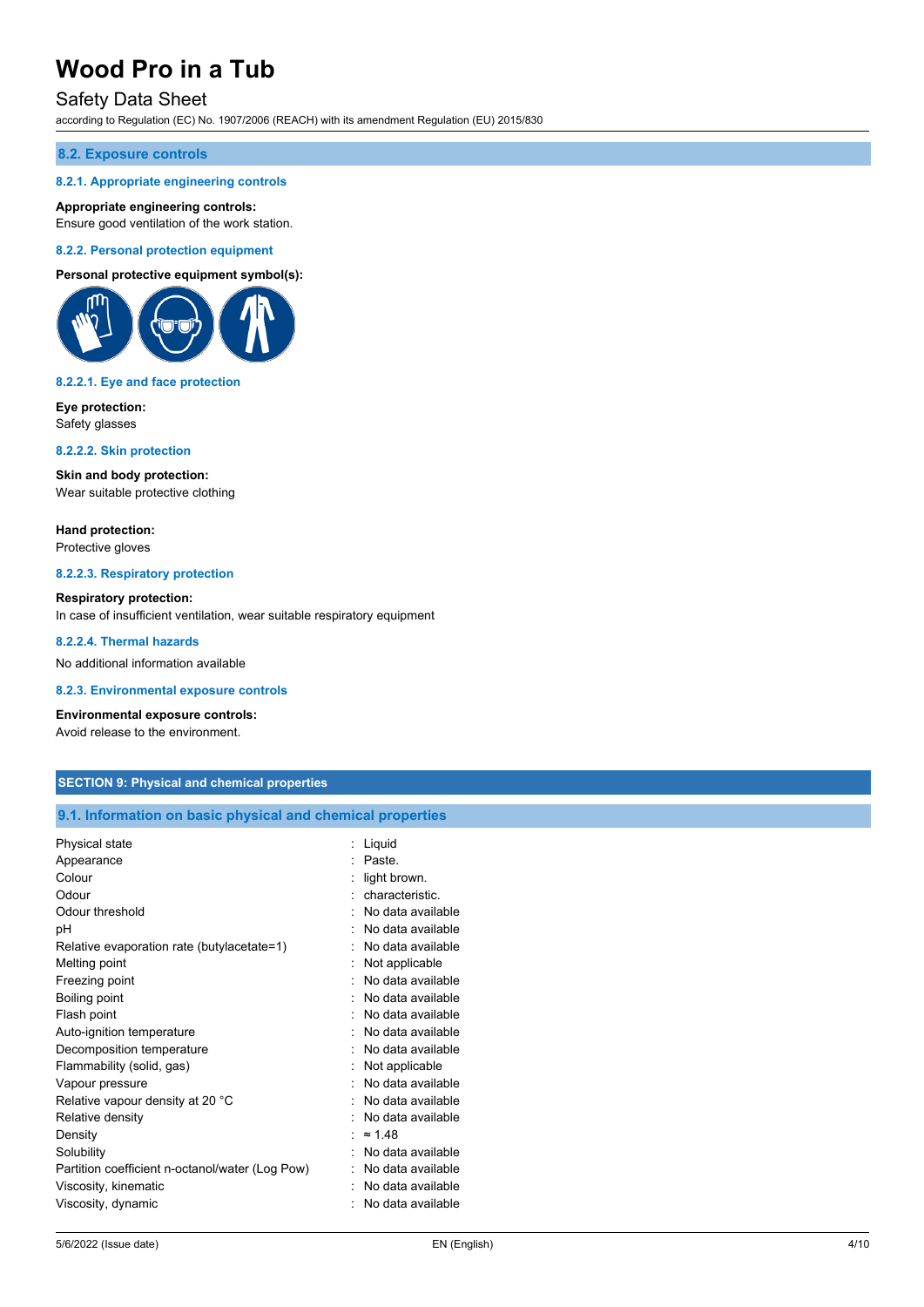### Safety Data Sheet

according to Regulation (EC) No. 1907/2006 (REACH) with its amendment Regulation (EU) 2015/830

| Explosive properties | : No data available |  |
|----------------------|---------------------|--|
| Oxidising properties | : No data available |  |
| Explosive limits     | : No data available |  |
|                      |                     |  |

**9.2. Other information**

No additional information available

#### **SECTION 10: Stability and reactivity**

**10.1. Reactivity**

The product is non-reactive under normal conditions of use, storage and transport.

**10.2. Chemical stability**

Stable under normal conditions.

**10.3. Possibility of hazardous reactions**

No dangerous reactions known under normal conditions of use.

**10.4. Conditions to avoid**

None under recommended storage and handling conditions (see section 7).

**10.5. Incompatible materials**

No additional information available

**10.6. Hazardous decomposition products**

Under normal conditions of storage and use, hazardous decomposition products should not be produced.

| <b>SECTION 11: Toxicological information</b>                                    |                                                                                                                                                                                                                   |
|---------------------------------------------------------------------------------|-------------------------------------------------------------------------------------------------------------------------------------------------------------------------------------------------------------------|
| 11.1 Information on toxicological effects                                       |                                                                                                                                                                                                                   |
| Acute toxicity (oral)<br>Acute toxicity (dermal)<br>Acute toxicity (inhalation) | Not classified<br>Not classified<br>Not classified                                                                                                                                                                |
| 3-(trimethoxysilyl)propylamine (13822-56-5)                                     |                                                                                                                                                                                                                   |
| LD50 oral rat                                                                   | 2970 mg/kg bodyweight                                                                                                                                                                                             |
| LD50 dermal rabbit                                                              | 11300                                                                                                                                                                                                             |
| Trimethoxyvinylsilane (2768-02-7)                                               |                                                                                                                                                                                                                   |
| LD50 dermal rabbit                                                              | $3360 - 4000$                                                                                                                                                                                                     |
| LC50 Inhalation - Rat (Vapours)                                                 | 16.8 mg/l/4h                                                                                                                                                                                                      |
| calcium carbonate (471-34-1)                                                    |                                                                                                                                                                                                                   |
| LD50 oral rat                                                                   | > 2000 mg/kg bodyweight Animal: rat, Animal sex: female, Guideline: OECD Guideline<br>420 (Acute Oral Toxicity - Fixed Dose Method), Guideline: EU Method B.1 bis (Acute Oral<br>Toxicity - Fixed Dose Procedure) |
| LD50 dermal rat                                                                 | > 2000 mg/kg bodyweight Animal: rat, Guideline: OECD Guideline 402 (Acute Dermal<br>Toxicity), Guideline: EU Method B.3 (Acute Toxicity (Dermal))                                                                 |
| LC50 Inhalation - Rat                                                           | > 3 mg/l air Animal: rat, Guideline: OECD Guideline 403 (Acute Inhalation Toxicity),<br>Guideline: EU Method B.2 (Acute Toxicity (Inhalation)), Guideline: EPA OPPTS 870.1300<br>(Acute inhalation toxicity)      |
| Skin corrosion/irritation                                                       | : Not classified                                                                                                                                                                                                  |
| Serious eye damage/irritation                                                   | Causes serious eye irritation.                                                                                                                                                                                    |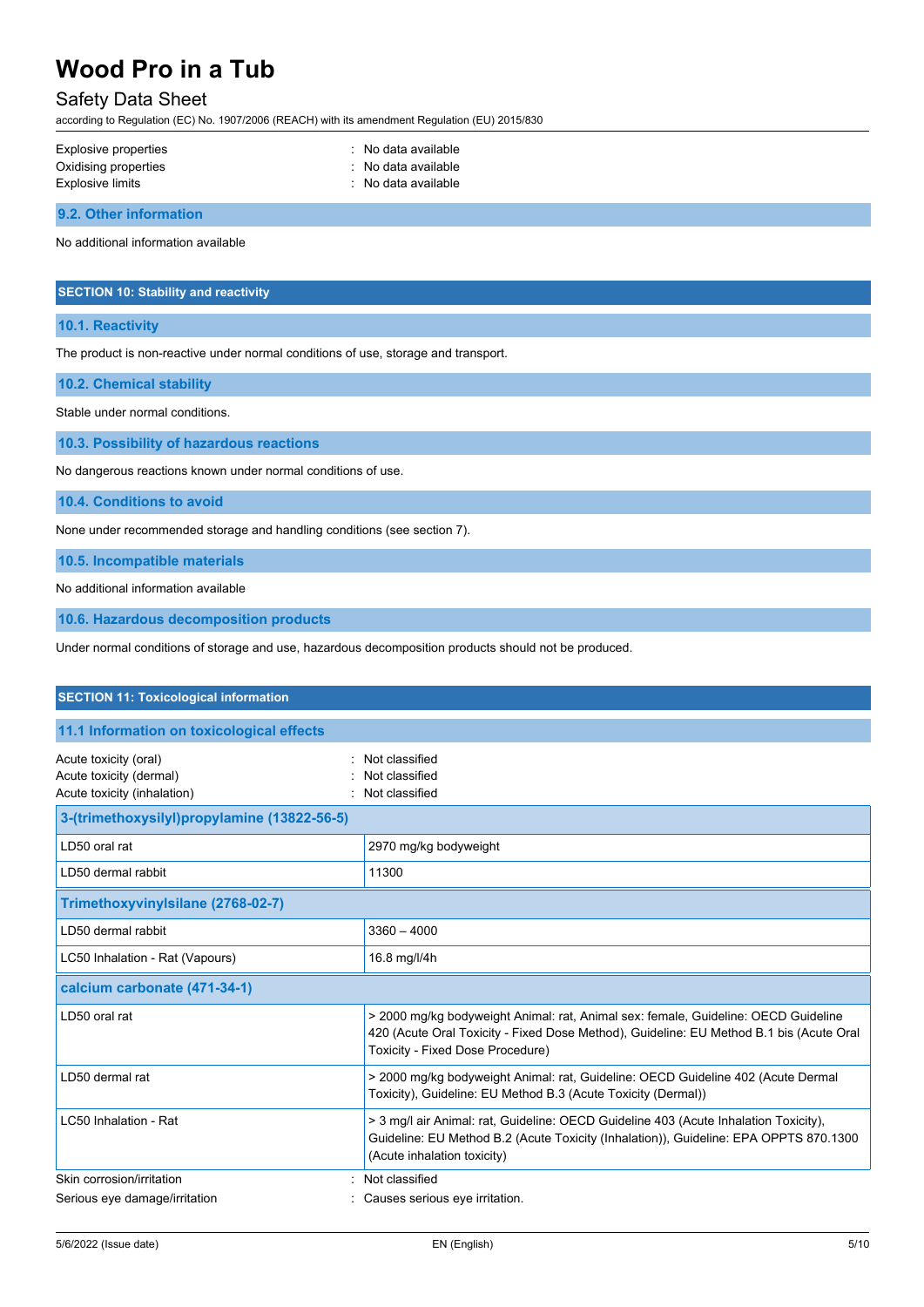## Safety Data Sheet

according to Regulation (EC) No. 1907/2006 (REACH) with its amendment Regulation (EU) 2015/830

| Respiratory or skin sensitisation           | : Not classified                                                                                                                                                                           |
|---------------------------------------------|--------------------------------------------------------------------------------------------------------------------------------------------------------------------------------------------|
| Germ cell mutagenicity                      | Not classified                                                                                                                                                                             |
| Carcinogenicity                             | Not classified                                                                                                                                                                             |
| Reproductive toxicity                       | : Not classified                                                                                                                                                                           |
| Trimethoxyvinylsilane (2768-02-7)           |                                                                                                                                                                                            |
| NOAEL (animal/male, F0/P)                   | 1000 mg/kg bodyweight Animal: rat, Animal sex: male, Guideline: OECD Combined<br>Repeated Dose and Reproductive / Developmental Toxicity Screening Test (Precursor<br>Protocol of GL 422)  |
| NOAEL (animal/female, F0/P)                 | 250 mg/kg bodyweight Animal: rat, Animal sex: female, Guideline: OECD Combined<br>Repeated Dose and Reproductive / Developmental Toxicity Screening Test (Precursor<br>Protocol of GL 422) |
| STOT-single exposure                        | : Not classified                                                                                                                                                                           |
| STOT-repeated exposure                      | : Not classified                                                                                                                                                                           |
| 3-(trimethoxysilyl)propylamine (13822-56-5) |                                                                                                                                                                                            |
| LOAEL (oral, rat, 90 days)                  | 600 mg/kg bodyweight Animal: rat, Guideline: OECD Guideline 408 (Repeated Dose 90-<br>Day Oral Toxicity in Rodents)                                                                        |
| NOAEL (oral, rat, 90 days)                  | 200 mg/kg bodyweight Animal: rat, Guideline: OECD Guideline 408 (Repeated Dose 90-<br>Day Oral Toxicity in Rodents)                                                                        |
| Trimethoxyvinylsilane (2768-02-7)           |                                                                                                                                                                                            |
| LOAEL (oral, rat, 90 days)                  | 62.5 mg/kg bodyweight Animal: rat, Guideline: OECD Guideline 422 (Combined Repeated<br>Dose Toxicity Study with the Reproduction / Developmental Toxicity Screening Test)                  |
| NOAEL (oral, rat, 90 days)                  | < 62.5 mg/kg bodyweight Animal: rat, Guideline: OECD Guideline 422 (Combined<br>Repeated Dose Toxicity Study with the Reproduction / Developmental Toxicity Screening<br>Test)             |
| STOT-repeated exposure                      | May cause damage to organs through prolonged or repeated exposure.                                                                                                                         |
| calcium carbonate (471-34-1)                |                                                                                                                                                                                            |
| NOAEL (oral, rat, 90 days)                  | 1000 mg/kg bodyweight Animal: rat, Guideline: OECD Guideline 422 (Combined<br>Repeated Dose Toxicity Study with the Reproduction / Developmental Toxicity Screening<br>Test)               |
| Aspiration hazard                           | : Not classified                                                                                                                                                                           |

| <b>SECTION 12: Ecological information</b>                                              |                                                                                                                            |  |
|----------------------------------------------------------------------------------------|----------------------------------------------------------------------------------------------------------------------------|--|
| 12.1. Toxicity                                                                         |                                                                                                                            |  |
| Ecology - general                                                                      | : The product is not considered harmful to aquatic organisms nor to cause long-term adverse<br>effects in the environment. |  |
| Hazardous to the aquatic environment, short-term<br>(acute)                            | : Not classified                                                                                                           |  |
| Hazardous to the aquatic environment, long-term<br>(chronic)<br>Not rapidly degradable | : Harmful to aquatic life with long lasting effects.                                                                       |  |
|                                                                                        |                                                                                                                            |  |
| 3-(trimethoxysilyl)propylamine (13822-56-5)                                            |                                                                                                                            |  |
| LC50 - Fish [1]                                                                        | > 934 mg/l Test organisms (species): Danio rerio (previous name: Brachydanio rerio)                                        |  |
| EC50 - Crustacea [1]                                                                   | 331 mg/l Test organisms (species): Daphnia magna                                                                           |  |
| EC50 72h - Algae [1]                                                                   | > 1000 mg/l Test organisms (species): Desmodesmus subspicatus (previous name:<br>Scenedesmus subspicatus)                  |  |
| EC50 72h - Algae [2]                                                                   | 603 mg/l Test organisms (species): Desmodesmus subspicatus (previous name:<br>Scenedesmus subspicatus)                     |  |
| EC50 96h - Algae [1]                                                                   | 161.809 mg/l Source: QSAR                                                                                                  |  |
|                                                                                        |                                                                                                                            |  |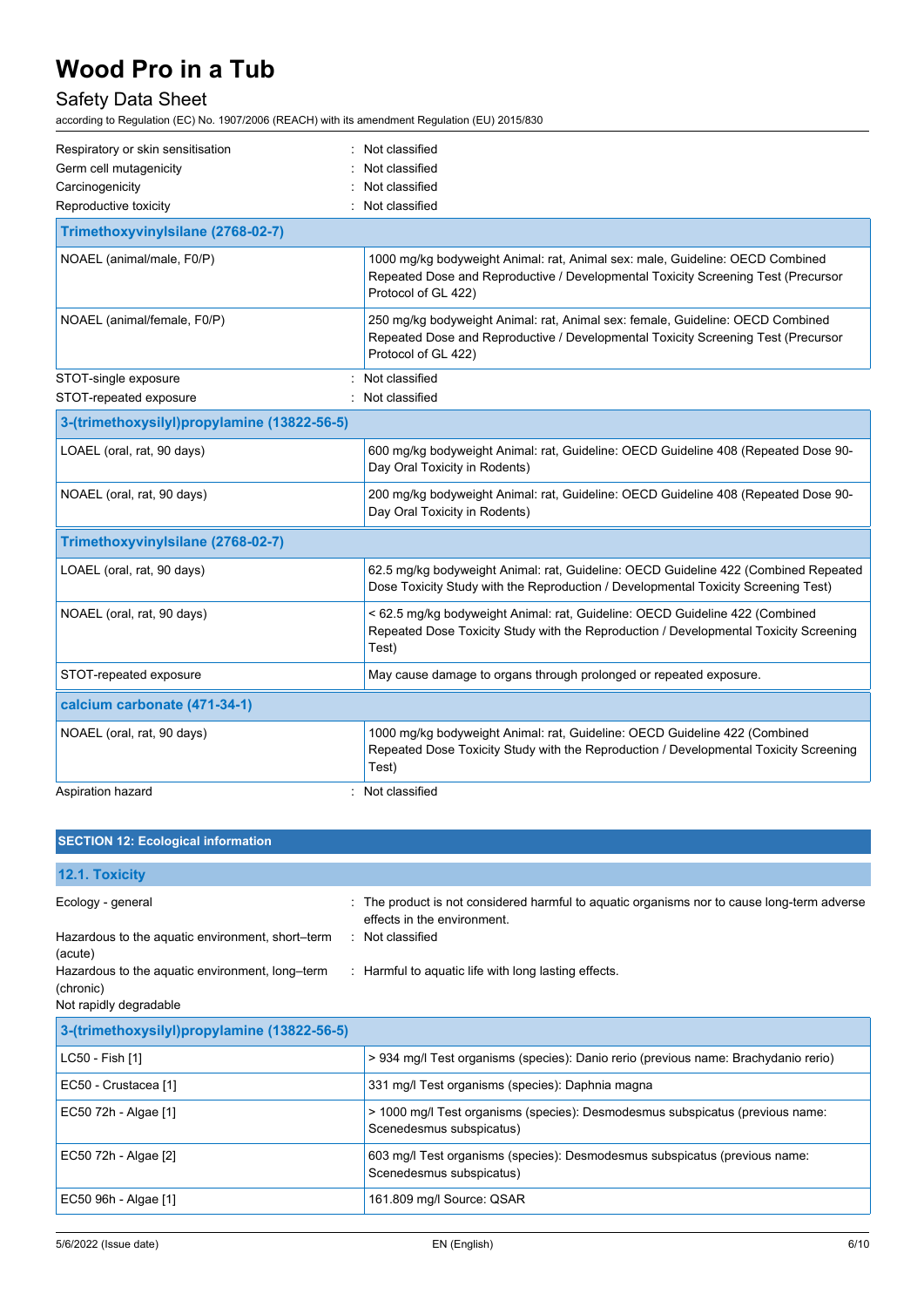## Safety Data Sheet

according to Regulation (EC) No. 1907/2006 (REACH) with its amendment Regulation (EU) 2015/830

| Trimethoxyvinylsilane (2768-02-7)                                                                                                |                                                                                                         |                                                                                     |                |                |  |  |
|----------------------------------------------------------------------------------------------------------------------------------|---------------------------------------------------------------------------------------------------------|-------------------------------------------------------------------------------------|----------------|----------------|--|--|
| LC50 - Fish [1]                                                                                                                  |                                                                                                         | > 100 mg/l Test organisms (species): Danio rerio (previous name: Brachydanio rerio) |                |                |  |  |
| EC50 - Crustacea [1]                                                                                                             |                                                                                                         | 168.7 mg/l Test organisms (species): Daphnia magna                                  |                |                |  |  |
| EC50 72h - Algae [1]<br>> 957 mg/l Test organisms (species): Desmodesmus subspicatus (previous name:<br>Scenedesmus subspicatus) |                                                                                                         |                                                                                     |                |                |  |  |
| LOEC (chronic)                                                                                                                   | 52.4 mg/l Test organisms (species): Daphnia magna Duration: '21 d'                                      |                                                                                     |                |                |  |  |
| NOEC (chronic)                                                                                                                   |                                                                                                         | 28.1 mg/l Test organisms (species): Daphnia magna Duration: '21 d'                  |                |                |  |  |
|                                                                                                                                  | calcium carbonate (471-34-1)                                                                            |                                                                                     |                |                |  |  |
| LC50 - Fish [1]                                                                                                                  | > 56000 mg/l Source: ECOTOX                                                                             |                                                                                     |                |                |  |  |
| EC50 72h - Algae [1]                                                                                                             | > 14 mg/l Test organisms (species): Desmodesmus subspicatus (previous name:<br>Scenedesmus subspicatus) |                                                                                     |                |                |  |  |
| EC50 96h - Algae [1]                                                                                                             | 22000 mg/l Source: Ecological Structure Activity Relationships                                          |                                                                                     |                |                |  |  |
| 12.2. Persistence and degradability                                                                                              |                                                                                                         |                                                                                     |                |                |  |  |
| No additional information available                                                                                              |                                                                                                         |                                                                                     |                |                |  |  |
| 12.3. Bioaccumulative potential                                                                                                  |                                                                                                         |                                                                                     |                |                |  |  |
| No additional information available                                                                                              |                                                                                                         |                                                                                     |                |                |  |  |
| 12.4. Mobility in soil                                                                                                           |                                                                                                         |                                                                                     |                |                |  |  |
| calcium carbonate (471-34-1)                                                                                                     |                                                                                                         |                                                                                     |                |                |  |  |
| Mobility in soil                                                                                                                 |                                                                                                         | 4.971 Source: Quantitative Structure Activity Relation                              |                |                |  |  |
| 12.5. Results of PBT and vPvB assessment                                                                                         |                                                                                                         |                                                                                     |                |                |  |  |
| No additional information available                                                                                              |                                                                                                         |                                                                                     |                |                |  |  |
| 12.6. Other adverse effects                                                                                                      |                                                                                                         |                                                                                     |                |                |  |  |
| No additional information available                                                                                              |                                                                                                         |                                                                                     |                |                |  |  |
|                                                                                                                                  |                                                                                                         |                                                                                     |                |                |  |  |
| <b>SECTION 13: Disposal considerations</b>                                                                                       |                                                                                                         |                                                                                     |                |                |  |  |
| 13.1. Waste treatment methods                                                                                                    |                                                                                                         |                                                                                     |                |                |  |  |
| Waste treatment methods<br>Dispose of contents/container in accordance with licensed collector's sorting instructions.           |                                                                                                         |                                                                                     |                |                |  |  |
| <b>SECTION 14: Transport information</b>                                                                                         |                                                                                                         |                                                                                     |                |                |  |  |
| In accordance with ADR / IMDG / IATA / ADN / RID                                                                                 |                                                                                                         |                                                                                     |                |                |  |  |
| <b>ADR</b>                                                                                                                       | <b>IMDG</b>                                                                                             | <b>IATA</b>                                                                         | <b>ADN</b>     | <b>RID</b>     |  |  |
| 14.1. UN number                                                                                                                  |                                                                                                         |                                                                                     |                |                |  |  |
| Not applicable                                                                                                                   | Not applicable                                                                                          | Not applicable                                                                      | Not applicable | Not applicable |  |  |
| 14.2. UN proper shipping name                                                                                                    |                                                                                                         |                                                                                     |                |                |  |  |
| Not applicable                                                                                                                   | Not applicable                                                                                          | Not applicable                                                                      | Not applicable | Not applicable |  |  |
| 14.3. Transport hazard class(es)                                                                                                 |                                                                                                         |                                                                                     |                |                |  |  |
| Not applicable                                                                                                                   | Not applicable                                                                                          | Not applicable                                                                      | Not applicable | Not applicable |  |  |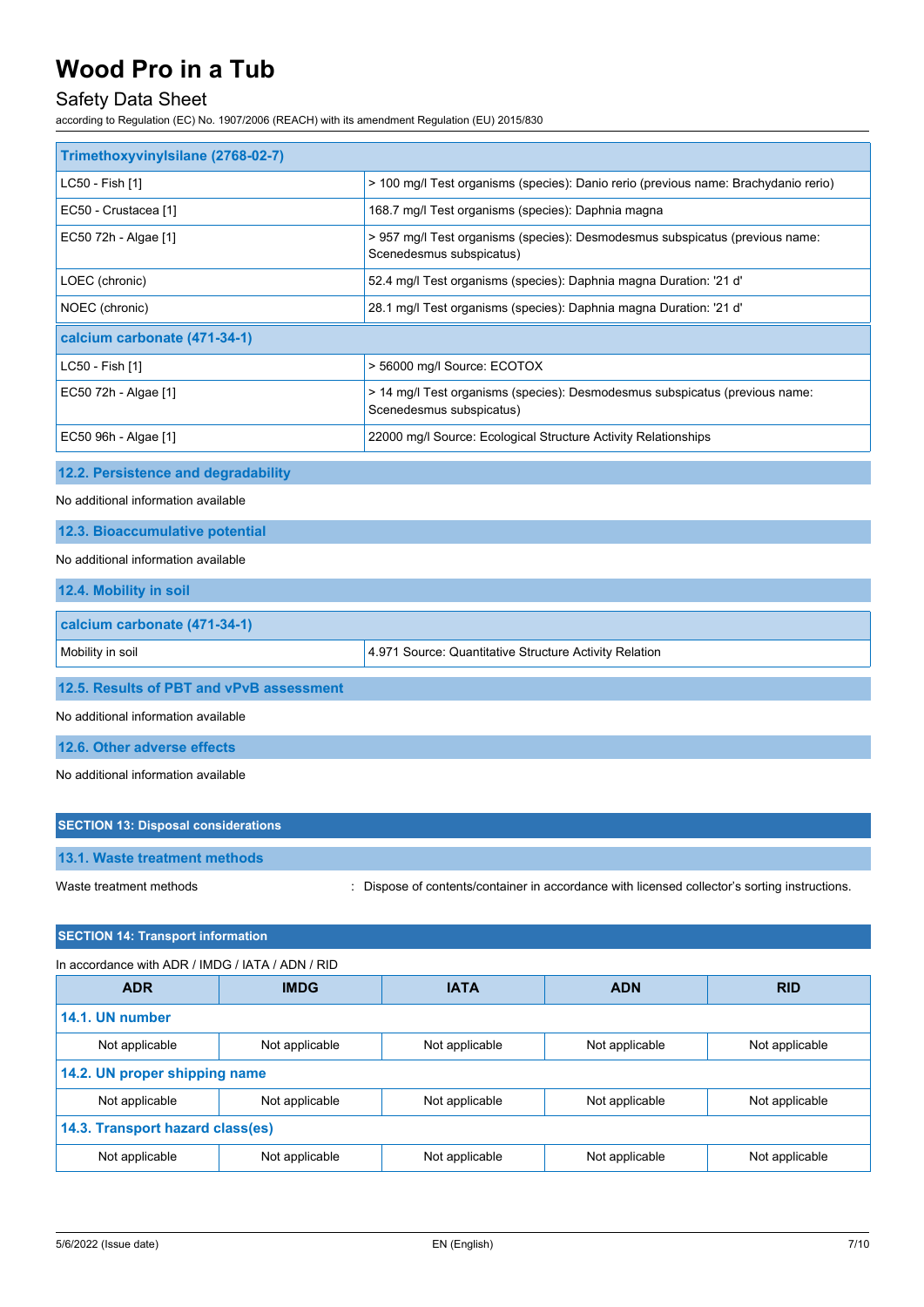### Safety Data Sheet

according to Regulation (EC) No. 1907/2006 (REACH) with its amendment Regulation (EU) 2015/830

| <b>ADR</b>                             | <b>IMDG</b>    | <b>IATA</b>    | <b>ADN</b>     | <b>RID</b>     |
|----------------------------------------|----------------|----------------|----------------|----------------|
| 14.4. Packing group                    |                |                |                |                |
| Not applicable                         | Not applicable | Not applicable | Not applicable | Not applicable |
| <b>14.5. Environmental hazards</b>     |                |                |                |                |
| Not applicable                         | Not applicable | Not applicable | Not applicable | Not applicable |
| No supplementary information available |                |                |                |                |

#### **14.6. Special precautions for user**

#### **Overland transport**

Not applicable

#### **Transport by sea**

Not applicable

#### **Air transport**

Not applicable

### **Inland waterway transport**

Not applicable

#### **Rail transport**

Not applicable

**14.7. Transport in bulk according to Annex II of Marpol and the IBC Code**

Not applicable

### **SECTION 15: Regulatory information**

**15.1. Safety, health and environmental regulations/legislation specific for the substance or mixture**

#### **15.1.1. EU-Regulations**

Contains no REACH substances with Annex XVII restrictions

Contains no substance on the REACH candidate list

Contains no REACH Annex XIV substances

Contains no substance subject to Regulation (EU) No 649/2012 of the European Parliament and of the Council of 4 July 2012 concerning the export and import of hazardous chemicals.

Contains no substance subject to Regulation (EU) No 2019/1021 of the European Parliament and of the Council of 20 June 2019 on persistent organic pollutants

Contains no substance subject to REGULATION (EU) No 1005/2009 OF THE EUROPEAN PARLIAMENT AND OF THE COUNCIL of 16 September 2009 on substances that deplete the ozone layer.

Contains no substance subject to Regulation (EU) 2019/1148 of the European Parliament and of the Council of 20 June 2019 on the marketing and use of explosives precursors.

Contains no substance subject to Regulation (EC) 273/2004 of the European Parliament and of the Council of 11 February 2004 on the manufacture and the placing on market of certain substances used in the illicit manufacture of narcotic drugs and psychotropic substances.

#### **15.1.2. National regulations**

No additional information available

**15.2. Chemical safety assessment**

No chemical safety assessment has been carried out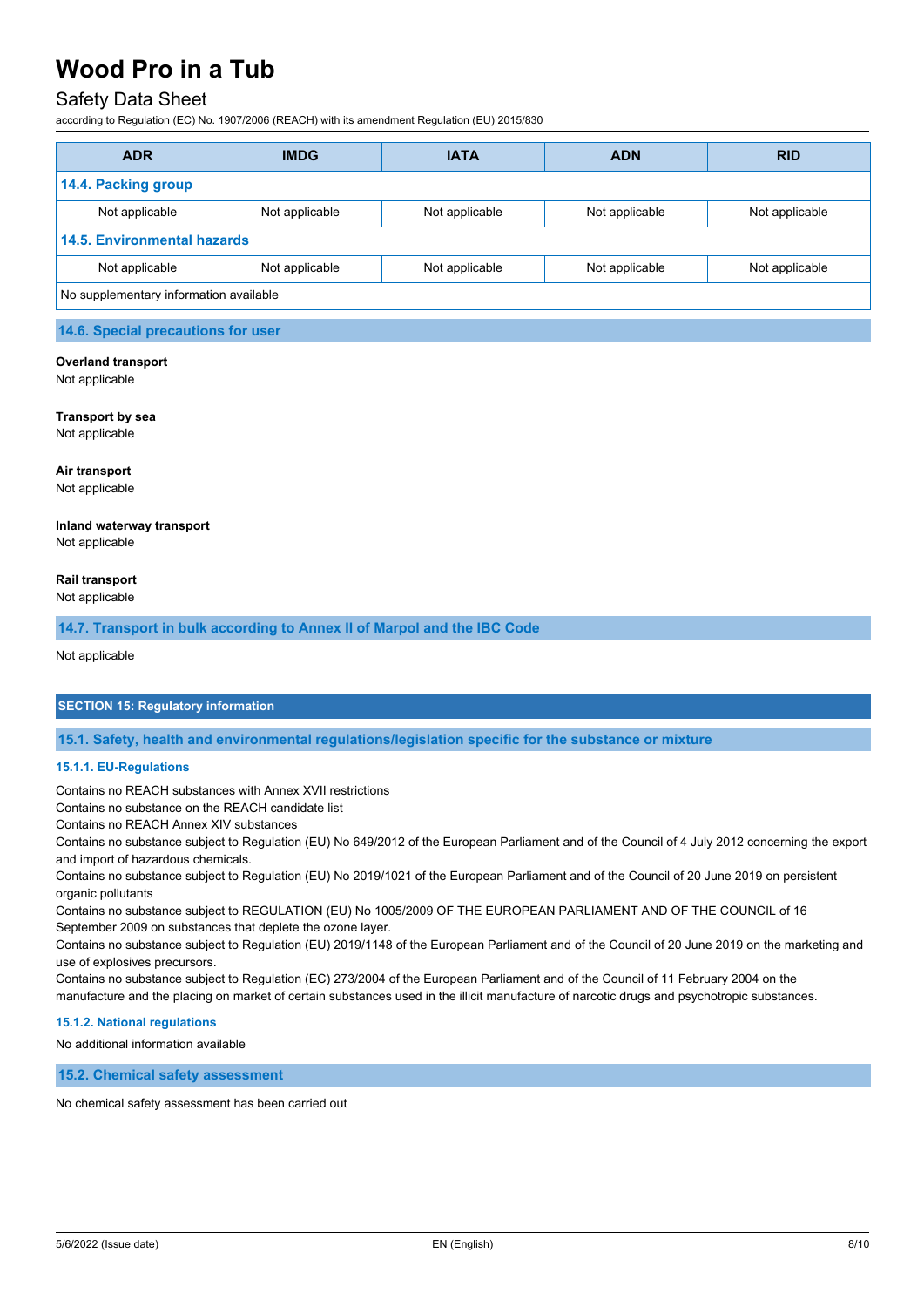## Safety Data Sheet

according to Regulation (EC) No. 1907/2006 (REACH) with its amendment Regulation (EU) 2015/830

| <b>SECTION 16: Other information</b> |                                                                                                 |  |
|--------------------------------------|-------------------------------------------------------------------------------------------------|--|
| <b>Abbreviations and acronyms:</b>   |                                                                                                 |  |
| ADN                                  | European Agreement concerning the International Carriage of Dangerous Goods by Inland Waterways |  |
| <b>ADR</b>                           | European Agreement concerning the International Carriage of Dangerous Goods by Road             |  |
| ATE                                  | <b>Acute Toxicity Estimate</b>                                                                  |  |
| <b>BCF</b>                           | <b>Bioconcentration factor</b>                                                                  |  |
| <b>BLV</b>                           | Biological limit value                                                                          |  |
| <b>BOD</b>                           | Biochemical oxygen demand (BOD)                                                                 |  |
| COD                                  | Chemical oxygen demand (COD)                                                                    |  |
| <b>DMEL</b>                          | Derived Minimal Effect level                                                                    |  |
| <b>DNEL</b>                          | Derived-No Effect Level                                                                         |  |
| EC-No.                               | European Community number                                                                       |  |
| <b>EC50</b>                          | Median effective concentration                                                                  |  |
| EN                                   | European Standard                                                                               |  |
| <b>IARC</b>                          | International Agency for Research on Cancer                                                     |  |
| <b>IATA</b>                          | International Air Transport Association                                                         |  |
| <b>IMDG</b>                          | International Maritime Dangerous Goods                                                          |  |
| LC50                                 | Median lethal concentration                                                                     |  |
| LD50                                 | Median lethal dose                                                                              |  |
| LOAEL                                | Lowest Observed Adverse Effect Level                                                            |  |
| <b>NOAEC</b>                         | No-Observed Adverse Effect Concentration                                                        |  |
| <b>NOAEL</b>                         | No-Observed Adverse Effect Level                                                                |  |
| <b>NOEC</b>                          | No-Observed Effect Concentration                                                                |  |
| OECD                                 | Organisation for Economic Co-operation and Development                                          |  |
| <b>OEL</b>                           | Occupational Exposure Limit                                                                     |  |
| PBT                                  | <b>Persistent Bioaccumulative Toxic</b>                                                         |  |
| PNEC                                 | <b>Predicted No-Effect Concentration</b>                                                        |  |
| <b>RID</b>                           | Regulations concerning the International Carriage of Dangerous Goods by Rail                    |  |
| SDS                                  | Safety Data Sheet                                                                               |  |
| <b>STP</b>                           | Sewage treatment plant                                                                          |  |
| ThOD                                 | Theoretical oxygen demand (ThOD)                                                                |  |
| <b>TLM</b>                           | Median Tolerance Limit                                                                          |  |
| VOC                                  | Volatile Organic Compounds                                                                      |  |
| CAS-No.                              | Chemical Abstract Service number                                                                |  |
| N.O.S.                               | Not Otherwise Specified                                                                         |  |
| vPvB                                 | Very Persistent and Very Bioaccumulative                                                        |  |
| ED                                   | Endocrine disrupting properties                                                                 |  |
|                                      |                                                                                                 |  |

| Full text of H- and EUH-statements: \ |                                                                               |
|---------------------------------------|-------------------------------------------------------------------------------|
|                                       | $\vert$ Acute Tox. 4 (Inhalation) $\vert$ Acute toxicity (inhal.), Category 4 |